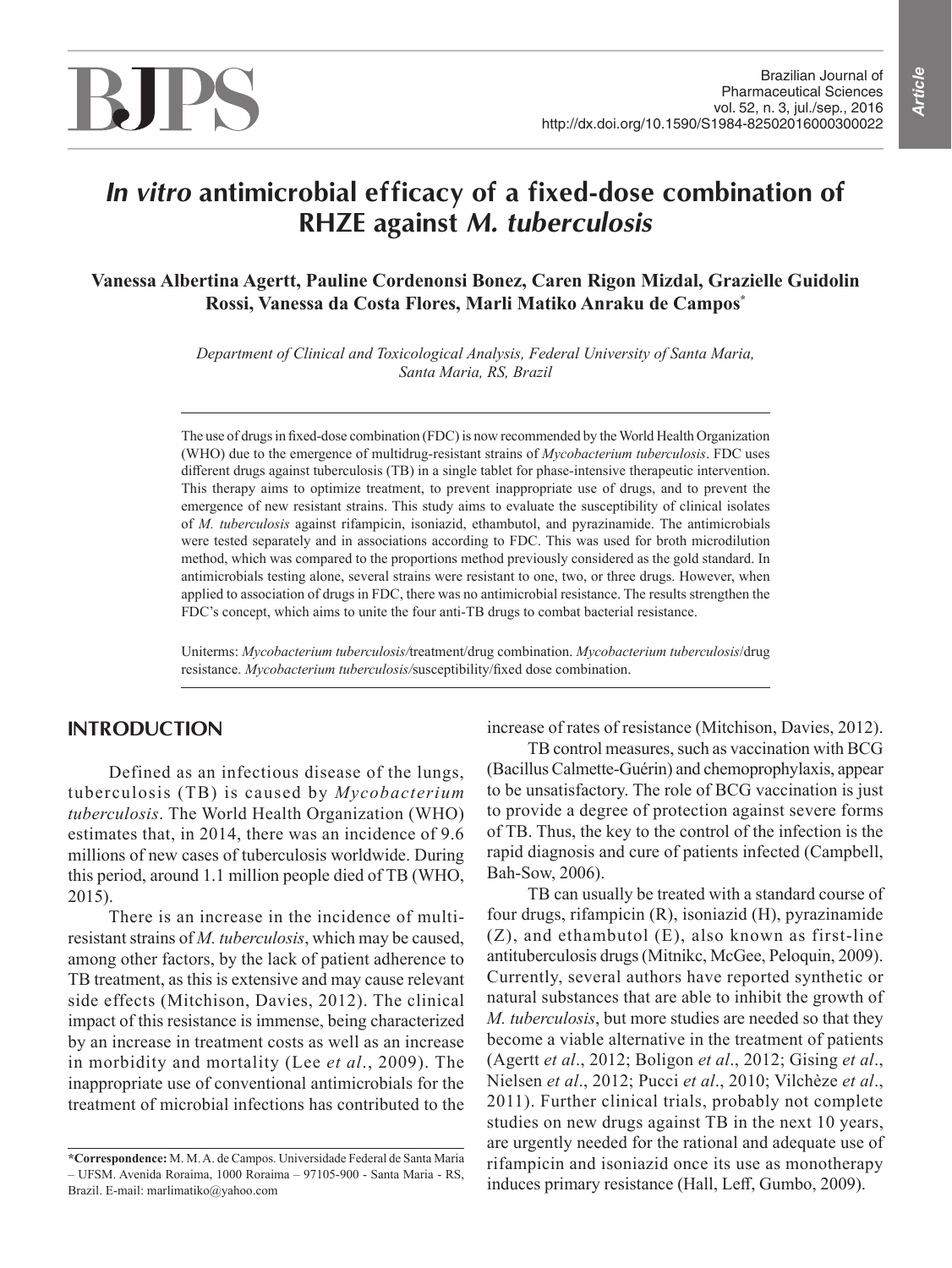To prevent multidrug resistance, WHO recommends the use of a fixed-dose combination (FDC) of drugs for the treatment of TB (Blomberg *et al*., 2001). FDCs are formulations containing two or more antituberculosis drugs combined in a single tablet. At the stage of intensive care, the tablet contains 150 mg of rifampicin, 75 mg of isoniazid, 400 mg of ethambutol, and 275 mg of pyrazinamide. The maintenance phase consists of one tablet composed of 150 mg of rifampicin and 75 mg of isoniazid (Blomberg, Fourie, 2003).

While preventing the monotherapy and facilitating the ingestion of appropriate doses of antituberculosis drugs, it is expected that FDC helps prevent the emergence of antimicrobial resistance. Other advantages of the implementation of FDC are: simplification of treatment, reduction of medication prescribing errors, improved patient adherence to treatment, reduced treatment supervision, management simplification in the supply of drugs, calculated drug needs, as well as ensuring the availability of high-quality drugs and delivery of the correct dose of all drugs to the patient. In addition, FDC does not produce more adverse effects than the equivalent combinations of drugs formulated separately (Blomberg, Fourie, 2003).

Due to the high incidence of TB and the emergence of resistant strains, monitoring and evaluation of the susceptibility profile of the antituberculosis drugs in clinical isolates are necessary measures to control tuberculosis. Moreover, a better understanding of bacterial behavior in relation to drug therapies currently applied in patients with active TB can assist in the therapeutic effectiveness and success of the treatment.

### **MATERIALS AND METHODS**

The bacilli isolated from patients with tuberculosis were from the Clinical Laboratory of the University Hospital of Santa Maria - LAC-HUSM, which receives patients from throughout Central Southern Brazil in the period from January to December 2010. We analyzed the cultures of the samples collected from patients with suspected tuberculosis who obtained positive smear and culture, as directed by the *Manual for Tuberculosis Bacteriology* (BRASIL, 2005).

A small portion of the positive cultures was removed for re-plating and isolation in Lowenstein-Jensen (LJ). Tests were performed to differentiate between nontuberculous mycobacteria and bacteria probably belonging to the *M. tuberculosis* complex directed by the *Manual for Tuberculosis Bacteriology* (BRASIL, 2005)*.*

After the samples were classified by phenotypic and biochemical tests as belonging to the *M. tuberculosis*, identification was confirmed using molecular techniques. The samples were examined for the presence of IS6110 insertion by the polymerase chain reaction as described by Eisenach *et al.* (1990).

The 42 crops confirmed by molecular technique as *M. tuberculosis* and standard strain H37Rv were evaluated for susceptibility to antimicrobial agents  $(R, H, E, Z)$ , according to the proportions method (PM) (Canetti *et al*., 1969) and the broth microdilution method (BMM). Subsequently, the microorganisms were tested against antimicrobial associated as a fixed-dose combination through the BMM.

Determination of the Minimum Inhibitory Concentration (MIC) of antimicrobials alone and in combination  $(R, H, Z, and E(Sigma^*)$ ) was performed by the adapted BMM (NCCLS, 2003; Franzblau *et al*., 1998; Syre, Ovrea, Grewal, 2010). Rifampicin was dissolved in methanol and other drugs in sterile ultrapure water as specified by the manufacturer. The primary dilutions were adjusted to the desired concentration in 7H9 Middlebrook medium base pH (6.6) supplemented with 10% OADC (oleic acid-albumin-dextrose-catalase) (Difco Laboratories, Detriot, Mich) and 0.2% glycerol (MD7H9). R and H were tested at concentrations of 0.25, 0.5, 1.0, 2.0, 4.0, and 8.0 mg/mL, the Z concentrations of 25, 50, 100, 200, 400 to 800 mg/mL, and E at concentrations of 4.0, 8.0, 16, 32, 64 to 128 mg/mL. These four drugs were tested in combination, at the same concentrations in BMM; therefore, the concentration of each drug used in the tests was equal to the isolated drugs. The bacterial suspensions were prepared in MD7H9 medium and incubated at 35 °C for 7 days in tubes containing glass beads of 2-mm diameter, for subsequent homogenization and dissolution on a vortex mixer. The bacterial suspension was adjusted to the MacFarland scale 1 and was then diluted 1/25 in MD7H9 at the time of use.

The BMM was performed on 96-well cell culture dishes. Colony growth was observed by the appearance of white dots without the use of dyes. Strains were considered resistant if they possessed the superior growth at concentrations of 1  $\mu$ g/mL for R and H, 16  $\mu$ g/mL for E, 100 µg/mL for Z, and 1/1/16/100 µg/mL (R/H/E/Z) for the association.

The study protocol was approved by the Ethics Committee of the Federal University of Santa Maria (UFSM) by CAAE number (Certificate presentation for Ethical Consideration) 0104.0.243.000-11.

### **RESULTS**

Eighteen clinical isolates were resistant using the proportions method, including 10 resistant to one drug, 5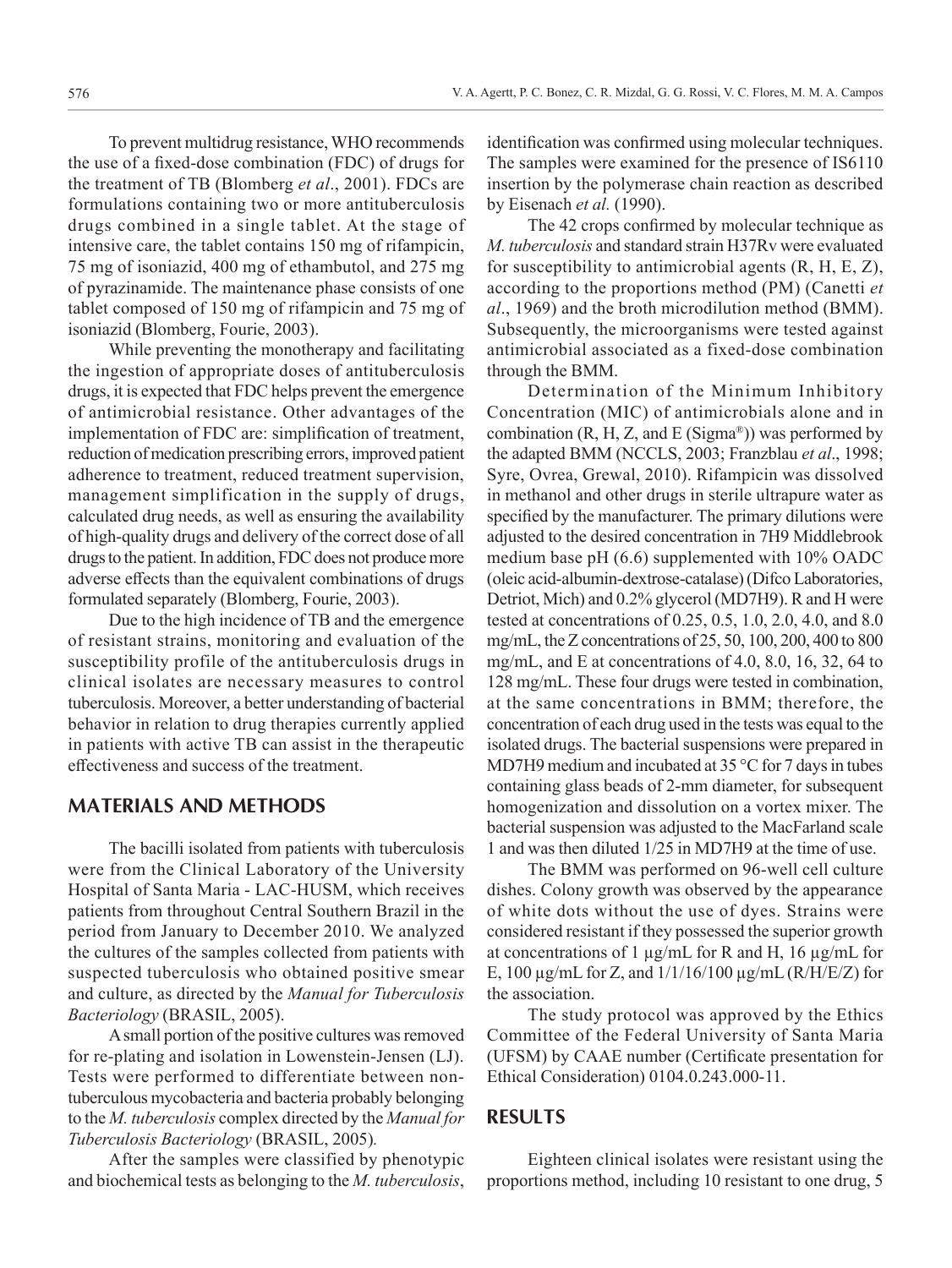resistant to two drugs, and 3 resistant to the three drugs. Figure 1 shows these proportions. Through microdilution method, 28 resistant isolates were found, including 16 resistant to one drug, 4 resistant to two drugs, and 8 resistant to the three drugs, which can be seen in Figure 2. The correlation between the methods is illustrated in Figure 3.

The isolates, when tested against four associated drugs, were considered all susceptible. Thirty-eight isolates showed an MIC  $\leq$  0.25/0.25/4/25  $\mu$ g/mL (R/H/ E/Z), three showed MIC equal to  $0.5/0.5/8/50 \mu g/mL$ , and one isolate showed MIC equal to 1/1/16/100 µg/mL



**FIGURE 1 - Percentage of resistant strains by the proportions** method. Rifampicin (R), isoniazid (H), pyrazinamide (Z), ethambutol (E).



**FIGURE 2** - Percentage of resistant strains by broth microdilution method. Isoniazid (H), pyrazinamide (Z), ethambutol (E).

(R/H/E/Z). Among these four, three isolates were resistant to isoniazid, ethambutol, and pyrazinamide when tested alone at MMC.

#### **DISCUSSION**

The identification of clinical isolates belonging to the *M. tuberculosis* complex was satisfactory, because 100% of the isolates characterized by the classical method (LJ with PNB) were also positive for the IS6110 insertion. The *M. tuberculosis* complex is composed of *M. bovis*, *M. microti,* and *M. africanum*, the latter two being found at low frequency in Brazil (BRASIL, 2005). *M. bovis* requires more stringent conditions to grow in culture, such as the addition of sodium pyruvate to the LJ medium, therefore, the analyzed isolates can be *M. tuberculosis*, because the medium used for growth of the samples was LJ, not enriched for *M. bovis*.

Susceptibility tests carried out in liquid media are more sensitive than those using solid media, as the techniques of solid media use only drug concentration, whereas the techniques of a liquid medium make it possible to use various concentrations, increasing the evaluation possibilities.

Six clinical isolates resistant to rifampicin were detected using the proportion method, however, they showed less MICs of 0.25 mg/mL by microdilution broth method (Figure 3A). This may be due to one-off losses of rifampicin activity when LJ medium was coagulated.

Seven strains were considered susceptible to isoniazid using broth microdilution method, but were resistant in the proportion method (Figure 3B). This is based on the fact that these strains were susceptible with an MIC  $\leq$ 0.25 µg/mL, and the concentration used in the LJ medium was  $0.2 \mu g/mL$  in the proportion method; the MIC values should be between 0.2 and 0.25 µg/mL in order for the isolates to be considered susceptible.

Four strains were considered susceptible to ethambutol in broth microdilution method, however, such resistance is present when measured using the proportions method (Figure 3C). This was probably due to the fact that the strains with MIC present a sensitivity  $\leq 4 \mu g$ / mL, the concentration ratio of the method used in the LJ medium was 2 µg/mL, and the MIC values were supposed to be between 2 and 4 µg/mL. Thus, these isolates are considered susceptible.

Strains resistant to pyrazinamide were detected using broth microdilution method, which did not correspond with the proportion method (Figure 3D). This may have occurred because pyrazinamide has its great efficacy against microorganisms while at acidic pH,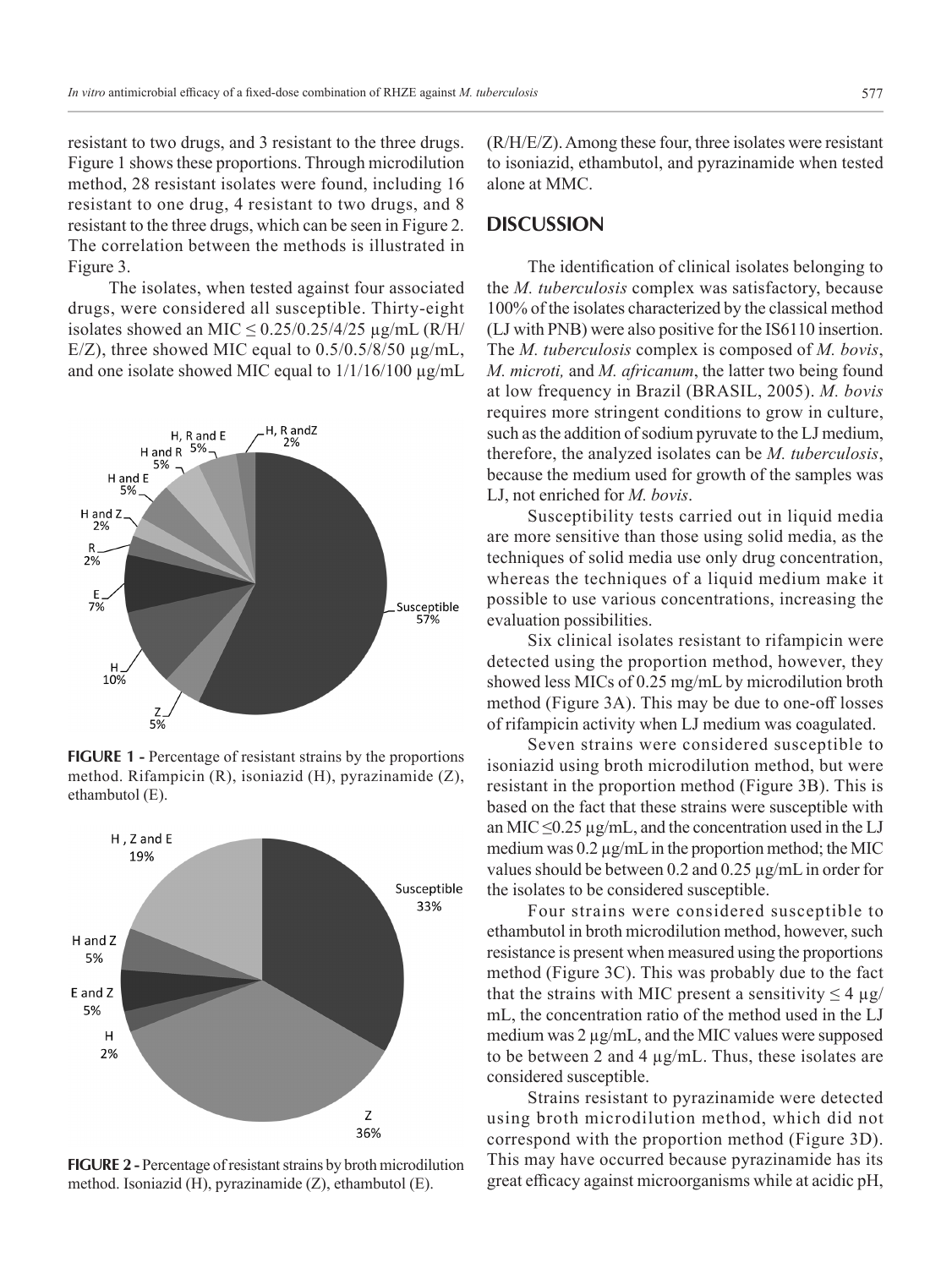

**FIGURE 3** - Correlation between the MICs (mg/mL) found in the broth microdilution method and the proportions method classified to rifampicin (A), isoniazid (B), ethambutol (C), and pyrazinamide (D).  $\bullet$  isolates that showed agreement between the methods. ■ isolates exhibiting disagreement among methods. The vertical lines separating isolates from the resistant and susceptible proportion method. The horizontal lines separating the susceptible and resistant isolates in the broth microdilution method.

which was not observed in broth microdilution method. This occurred because broth microdilution method was used as a reference that proves that a cutoff value of 100 μg/mL of pyrazinamide revealed no changes in the results due to the pH (Syre, Ovrea, Grewal, 2010). Zhang, Zhang, Sun, (2003) proved that it is difficult for *M. tuberculosis* to maintain a neutral internal pH due to environmental conditions that cause an acidic pH. The accumulation of weak acid could lead to the disruption of a proton-motive force, which is necessary for the transport of many nutrient substances to bacterial cells. However, weak acids that may be present in the inflammation process have an influence

on the *in vitro* activity of pyrazinamide. The exposure for a short time of less than 3 to 5 days hardly shows any activity of pyrazinamide. This time, it is necessary to convert the prodrug pyrazinamide to pyrazinoic acid, which will act against the microorganism (Wade, Zhang, 2006). The *in vitro* testing for pyrazinamide still needs further studies to establish a better specificity of the methods, including the one conducted in this study which showed a value of falsepositive high when compared with the reference method.

Although various strains resistant to one, two, or three drugs were detected when tested separately by BMM, no strain was considered resistant when tested against four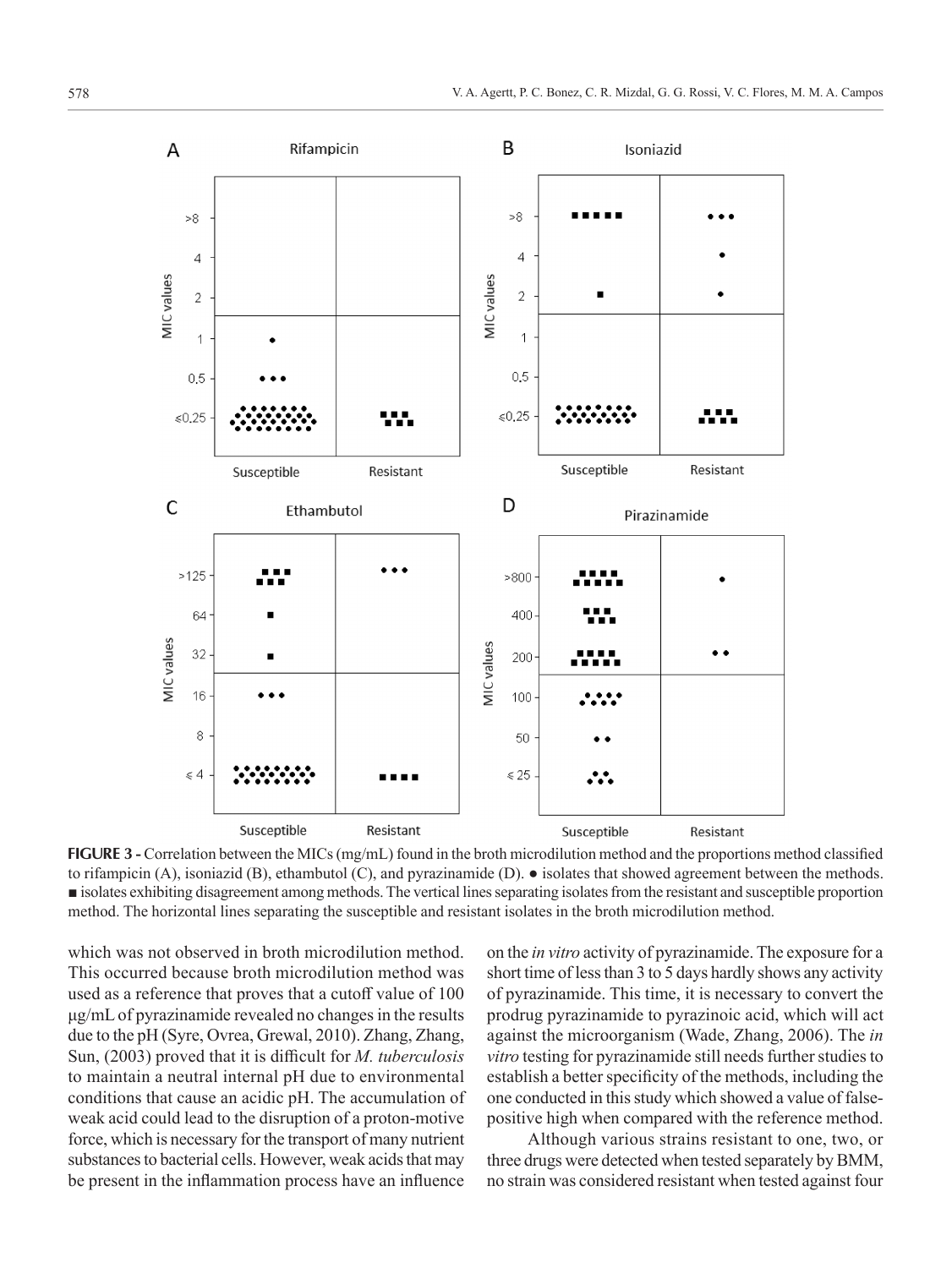drugs associated by that method. This fact is in line with the concept of FDC, which united the four anti-TB drugs to combat the resistance of the bacilli. As studies have shown the bioequivalence between drugs of FDC (Agrawal *et al*., 2002), we showed *in vitro* that the use of FDC will combat the strains of *M. tuberculosis* resistant to first-line drugs used against TB.

According to Blomberg and Fourie (2003), to prevent monotherapy and facilitate the ingestion of appropriate doses of anti-TB drugs, it is expected that FDC will help prevent the emergence of drug resistance. With our study, we can say that FCD can fight resistant strains by not allowing more mutant bacilli emerge in the monotherapy.

The BMM proved to be a fast, easy to perform and well correlated with the PM, considered the gold standard for mycobacteria susceptibility methods, which can be used for epidemiological studies. A study involving a larger number of clinical isolates, and monitoring the treatment of infected patients would be of great epidemiological importance. This study then becomes a basis for further studies on the effectiveness in the treatment of tuberculosis.

# **REFERENCES**

- AGERTT, V.A.; MARQUES, L.L.; BONEZ, P.C.; DALMOLIN, T.V.; OLIVEIRA, G.N.M.; CAMPOS, M.M.A. Evaluation of antimycobacterial activity of a sulphonamide derivative. *Tuberculosis,* v.93, p.318-321, 2012.
- AGRAWAL, S.; KAUR, K.J.; SINGH, I.; BHADE, R.S.; KAUL, C.L.; PANCHAGNULA, R. Assessment of bioequivalence of rifampicin, isoniazid and pyrazinamide in a four drug fixed dose combination with separate formulations at the same dose levels. *Int. J. Pharm.,* v.233, p.169-177, 2002.
- BLOMBERG, B.; FOURIE, B. Fixed-dose combination drugs for tuberculosis: application in standardised treatment regimens. *Drugs,* v.63, n.6, p.535-553, 2003.
- BLOMBERG, B.; SPINACI, S.; FOURIE, B.; LAING, R. The rationale for recommending fixed-dose combination tablets for treatment of tuberculosis. *B. W. Health Organ.,* v.79, p.61-68, 2001.
- BOLIGON, A.A.; AGERTT, V.A.; JANOVIK, V.; CRUZ, R.C.; CAMPOS, M.M.A.; GUILLAUME, D.; ATHAYDE, M.L.; DOS SANTOS, A.R.S. Antimycobacterial activity of the fractions and compounds from Scutia buxifolia. *Braz. J. Pharmacog.,* v.22, n.1, p.45-52, 2012.
- BRASIL. MINISTÉRIO DA SAÚDE. Secretaria de Vigilância em Saúde. Centro de referencia Professor Hélio Fraga. *Manual de Bacteriologia da Tuberculose*. 3. ed. Rio de Janeiro, 2005.
- CAMPBELL, I. A.; BAH-SOW, O. Pulmonary tuberculosis: diagnosis and treatment. *Brit. Med. J.,* v.332, p.1194-1197, 2006.
- CANETTI, G.; FOX, W.; KHOMENKO, A.; MAHLER, H.T.; MENON, N.K.; MITCHISON, D.A.; RIST, N.; SMELEV, N.A. Advances in techniques of testing mycobacterial drug sensitivity and the use of sensitivity tests in tuberculosis control programmes. *Bull. WHO.,* v.41, p.31-43, 1969.
- EISENACH, K.D.; CAVE, M.D.; BATES, J.H.; CRAWFORD, J.T. Polymerase chain reaction amplification of a repetitive DNA sequence specific for *Mycobacterium tuberculosis*. *J. Infect. Dis.,* v.161, n.5, p.977-981, 1990.
- FRANZBLAU, S.G.; WITZIG, R.S.; MCLAUGHLIN, J.C.; TORRES, P.; MADICO, G.; HERNANDEZ, A.; DEGNAN, M.T.; COOK, M.B.; QUENZER, V.K.; FERGUNSON, R.M.; GILMAN, R.H. Rapid low technology MIC determination with clinical *Mycobacterium tuberculosis*  isolates by using the microplate alamar blue assay. *J. Antimicrob. Chemother.,* v.36, n.2, p.362-366, 1998.
- GISING, J.; NILSSON, M.T.; ODELL, L.R.; YAHIAOUI, S.; LINDH, M.; IYER, H.; SINHA, A.M.; SRINIVASA, R.; LARHED, M.; MOWBRA,Y.S.L.; KARLÉN, A. Trisubstituted imidazoles as *Mycobacterium tuberculosis* glutamine synthetase inhibitors. *J. Med. Chem.,* v.55, p.2894-2898, 2012.
- HALL, R.G.; LEFF, R.D.; GUMBO, T. Treatment of active pulmonary tuberculosis in adults: current standards and recent advances. *Pharmacotherapy.,* v.29, n.12, p.1468- 1481, 2009.
- LEE, J.; CHOI, Y.; WOO, E.R.; LEE, D.G. Antibacterial and synergistic activity of isocryptomerin isolated from *Selaginella tamariscana*. *J. Microbiol. Biotechnol.,* v.19, n.2, n.204-207, 2009.
- MITCHISON, D.; DAVIES, G. The chemotherapy of tuberculosis: past, present and future. *Int. J. Tuberc. Lung. D,* v.16, n.6, p.724-732, 2012.